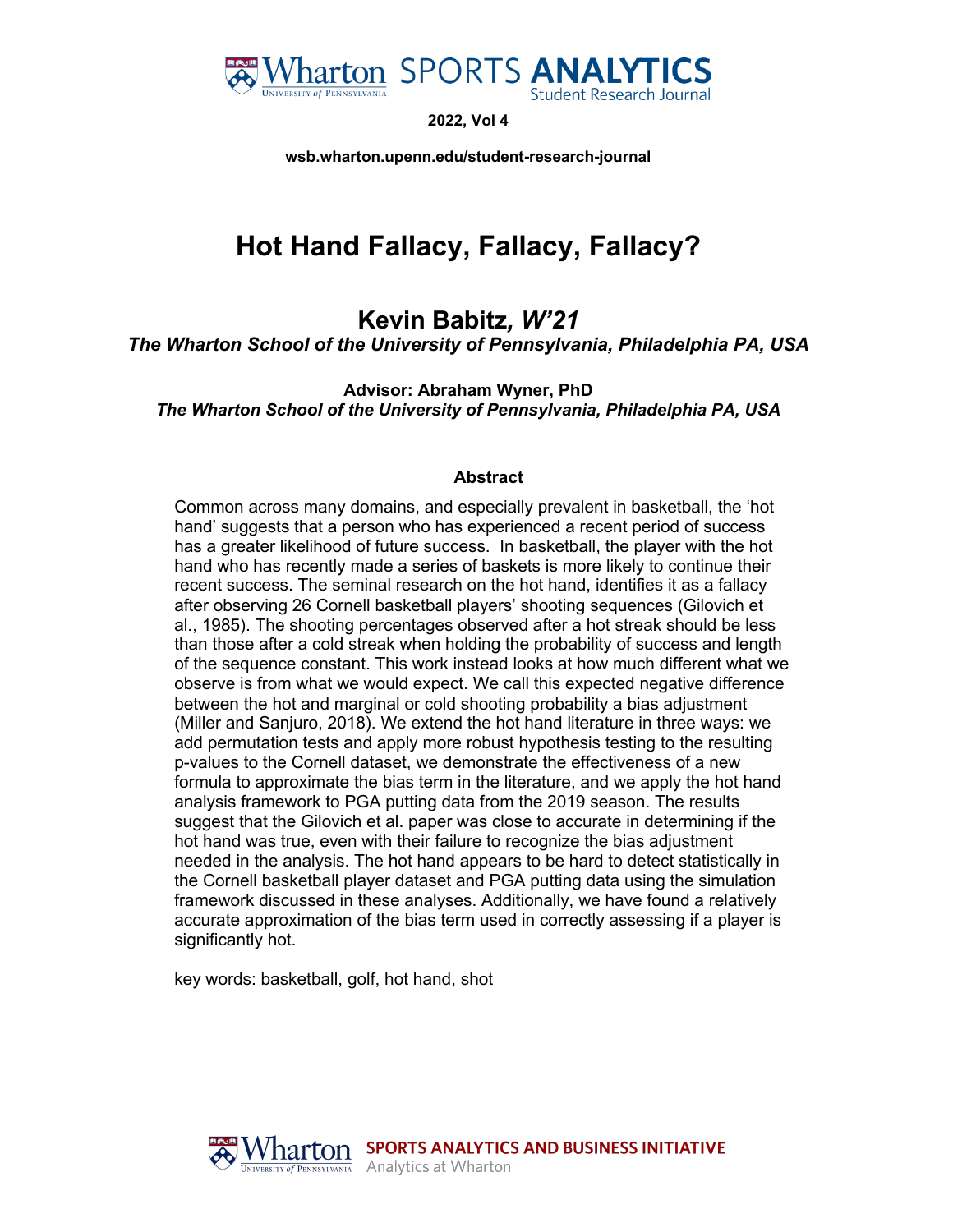#### **Introduction**

The hot hand literature's seminal paper calls the hot hand a fallacy after observing 26 Cornell basketball players' shooting sequences. In this paper, they observed that many of the player's percentage of made shots on a hot streak in a sequence of 100 shots were less than their percentage on a cold streak. They claim only one of the players is significantly hot (Gilovich et al., 1985). Later research showed that in a randomly generated sequence, we would expect see the results seen in the original paper. The shooting percentages observed after a hot streak should be less than those after a cold streak when holding the probability of success and length of the sequence constant. For that reason, we must instead look at how much different what we observe is from what we would expect. We call this expected negative difference between the hot and marginal or cold shooting probability a bias adjustment (Miller and Sanjuro, 2018).

We explore and extend the hot hand literature in three ways: we add permutation tests and apply more robust hypothesis testing to the resulting p-values to the Cornell dataset, we demonstrate the effectiveness of a new formula to approximate the bias term in the literature, and we apply the hot hand analysis framework to PGA putting data from the 2019 season.

#### **Methods**

#### **Study 1: Permutation Tests on Cornell Basketball Data**

We use the same data that both the Gilovich, Vallone, and Tversky (GVT) and Miller and Sanjuro (MS) papers relied on for our analysis. The data contain shot data from 26 Cornell basketball players, 14 males and 12 females. Each player shot 100 times, from a position on the court they believed to be a 50% probability of success for themselves. From the data, marginal shooting percentages and shooting percentages on hot and cold streaks of length one to three were calculated. The data are seen in Figure 1.

To determine significance of hotness in the data, we formally state the null hypothesis saying that all shots are independent from each other. To conduct significance testing in the

|                |      | a final a separately a final m experiency of final a separate final a final a searly final m excel a final o searly |      |      |         |               |                |
|----------------|------|---------------------------------------------------------------------------------------------------------------------|------|------|---------|---------------|----------------|
| Male           |      |                                                                                                                     |      |      |         |               |                |
| MI             | 0.44 | 0.5                                                                                                                 | 0.61 | 0.54 | 0.49    | 0.48          | 0.5            |
| M2             | 0.43 | 0.33.                                                                                                               | 0.35 | 0.35 | 0.35    | 0.25          | $\overline{0}$ |
| M3             | 0.67 | 0.68                                                                                                                | 0.49 | 0.6  | 0.67    | 0.62          | 0.6            |
| M <sub>4</sub> | 0.47 | 0.45                                                                                                                | 0.43 | 0.4  | 0.36    | 0.23          | 0.33           |
| M5             | 0.75 | $0.6^{\circ}$                                                                                                       | 0.47 | 0.42 | 0.36    | 0.4           | 0.33           |
| M6             | 0.25 | 0.38                                                                                                                | 0.48 | 0.57 | 0.65    | 0.62          | 0.65           |
| M7             | 0.29 | 0.5                                                                                                                 | 0.47 | 0.56 | 0.64    | 0.63          | 0.65           |
| M8             | 0.5  | 0.5                                                                                                                 | 0.52 | 0.5  | 0.46    | 0.64          | 0.57           |
| M9:            | 0.35 | 0.33                                                                                                                | 0.35 | 0.54 | 0.72    | 0.79          | 0.83           |
| M10            | 0.57 | 0.5                                                                                                                 | 0.64 | 0.59 | 0.79    | $0.6^{\circ}$ | 0.57           |
| M11            | 0.57 | 0.61                                                                                                                | 0.56 | 0.58 | 0.59    | 0.62          | 0.62           |
| M12            | 0.41 | 0.43                                                                                                                | 0.46 | 0.44 | 0.42    | 0.39          | 0.43           |
| M13            | 0.4  | 0.62                                                                                                                | 0.67 | 0.61 | 0.58    | 0.56          | 0.5            |
| M14            | 0.5  | 0.62                                                                                                                | 0.6  | 0.59 | 0.58    | 0.59          | 0.6            |
| Female         |      |                                                                                                                     |      |      |         |               |                |
| FI             | 0.67 | 0.61                                                                                                                | 0.55 | 0.48 | 0.42    | 0.45          | 0.33           |
| F2             | 0.43 | 0.36.                                                                                                               | 0.31 | 0.34 | 0.41    | 0.36          | 0.4            |
| F3             | 0.36 | 0.38                                                                                                                | 0.33 | 0.39 | 0.49    | 0.42          | 0.5            |
| F4             | 0.27 | 0.33                                                                                                                | 0.34 | 0.33 | 0.29    | 0.33          | 0.33           |
| F5             | 0.22 | 0.36                                                                                                                | 0.34 | 0.35 | 0.37    | 0.5           | 0.2            |
| F6             | 0.54 | 0.58                                                                                                                | 0.52 | 0.46 | 0.38    | 0.41          | 0.29           |
| F7             | 0.32 | 0.28                                                                                                                | 0.36 | 0.41 | 0.49    | 0.65          | 0.62           |
| F8             | 0.67 | 0.55                                                                                                                | 0.57 | 0.53 | 0.5     | 0.58          | 0.73           |
| F9             | 0.46 | 0.55                                                                                                                | 0.47 | 0.45 | 0.41    | 0.47          | 0.5            |
| F10            | 0.32 | 0.34                                                                                                                | 0.46 | 0.47 | 0.47    | 0.67          | 0.71           |
| F11            | 0.5  | 0.56                                                                                                                | 0.51 | 0.53 | 0.56    | 0.5           | 0.39           |
| F12            | 0.32 | 0.32                                                                                                                | 0.27 | 0.25 | $0.2 -$ | ö             | $-1$           |
| Average        | 0.45 | 0.47                                                                                                                | 0.47 | 0.47 | 0.48    | 0.49          | 0.49           |

Player, P/hitl 3 misses) P(hitl 2 misses) P(hitl 1 miss) P(hitl P(hitl 1 hit) P(hitl 2 hit) P(hitl 3 hit)

Cornell data, we need *Figure 1: Cornell Basketball Player Data from GVT Paper (1985)*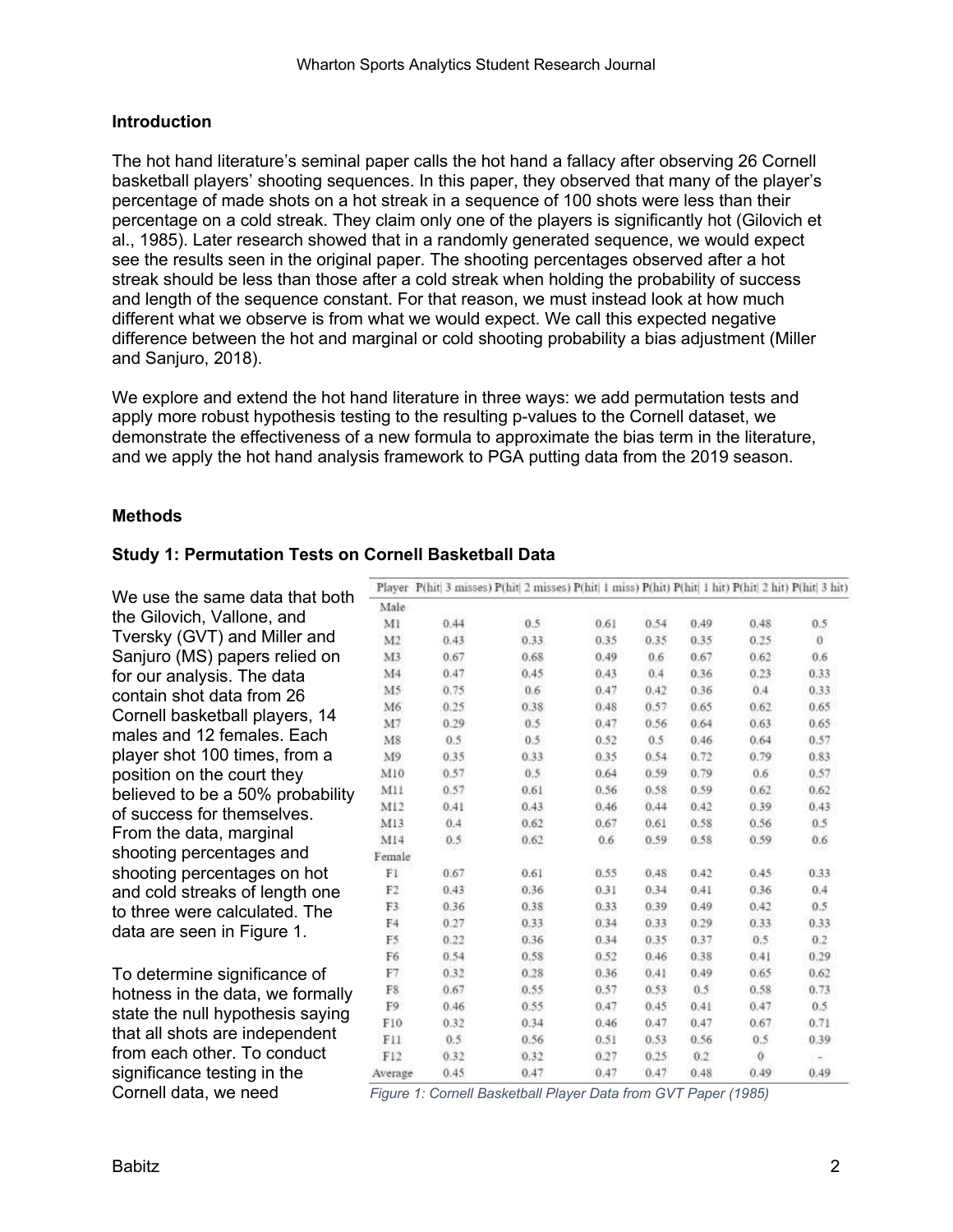independently generated sequences to compare to the observed data. We use permutations of the observed Cornell data to do this.

Specifically, we create a sequence of 100 shots (represented as 0's and 1's for failure and successrespectively) with an underlying probability of success of the observed probability of success, named P(hit) in Figure 1. We then permute each of these sequences 10,000 times. Permutations were used as they allowed us to assume that the player's "true" shooting percentage is the one we observe in the study. We can then observe sequences with independence between each shot while making minimal changes to the underlying data.



*Figure 2: Male 6's distribution of differences between hot and cold success rates in 10,000 permutations*

From these permuted sequences, we can create a distribution of expected differences between hotand cold and hot and marginal shooting probabilities under the null hypothesis. We then comparethese distributions to the observed values to calculate p-values. An example of one of these distributions and comparison of the observed difference can be seen in Figure 2.

From these distributions, we calculate p-values to test for significance in hot handedness when comparing hot and cold shooting success rates (seen in Figure 3) and hot and marginal shooting success rates (seen in Figure 4).

We observe, when using a significance level of 0.05, that five of the players exhibit a significantly hot hand when comparing the hot and cold shooting success rates and just three of the players is significantly hot when comparing hot and marginal shooting success rates. If we use a Bonferroni correction to adjust the false discovery rate for multiple hypotheses, we observe that just one of the players is significantly hot at a significance level of 0.002 (Male number 9).

To calculate significance in the overall data, we use a permuted t-distribution and two methods for combining multiple p-values. To generate the t-distribution, we permute each player's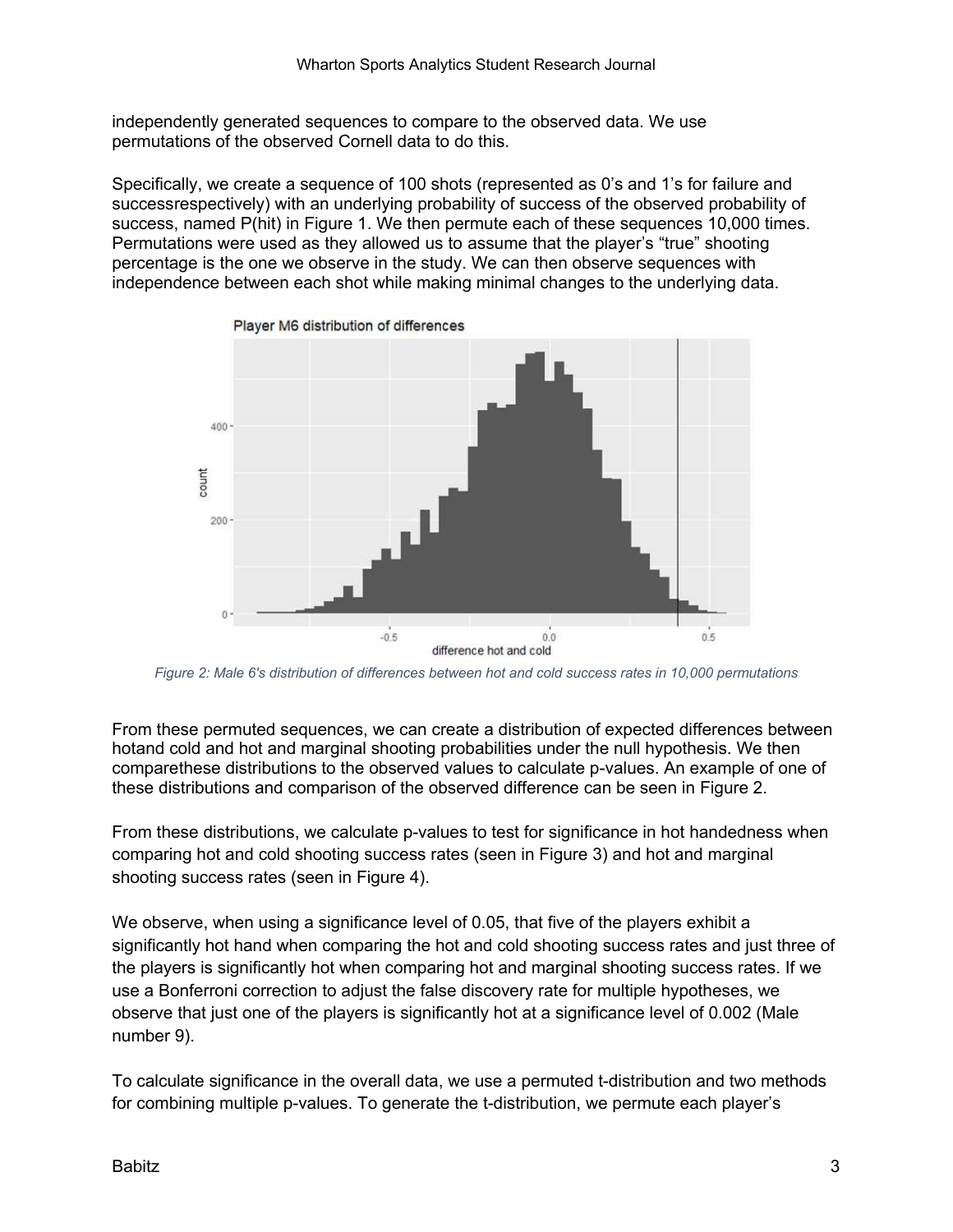sequence once, sum the bias adjusted differences between hot and cold or hot and marginal success rates, and do this 10,000 times. We then compare the observed sum of bias adjusted differences to this simulated distribution.

| Player         |      |      |      |         | P (hit) P(hit) 3 hits) P(hit: 3 misses) GVT est. Permistation Bias Adj. p_value |         |              |      |          | Player P(hit) P(hit) 3 hits) Marginal Difference Marginal Bias Adj. P-Value. |         |         |
|----------------|------|------|------|---------|---------------------------------------------------------------------------------|---------|--------------|------|----------|------------------------------------------------------------------------------|---------|---------|
| Males          |      |      |      |         |                                                                                 |         | Male         |      |          |                                                                              |         |         |
| MI             | 0.54 | 0.5  | 0.44 | 0.06    | 0.14                                                                            | 0.38    | M1           | 0.54 | 0.5      | $-0.04$                                                                      | $-0.01$ | 0.50    |
| M2             | 0.35 | ö    | 0.43 | $-0.43$ | $-0.33$                                                                         | 0.9     | M2           | 0.35 | $\alpha$ | $-0.35$                                                                      | $-0.27$ | 0.66    |
| M              | 0.6  | 0.6  | 0.67 | $-0.07$ | 0.02                                                                            | 0.5     | MB           | 0.6  | 0.6      | ö                                                                            | 0.02    | 0.42    |
| M <sub>4</sub> | 0.4  | 0.33 | 0.47 | $-0.14$ | $-0.05$                                                                         | 0.6     | M            | 0.4  | 0.33     | $-0.07$                                                                      | 0.00    | 0.59    |
| M5             | 0.42 | 0.33 | 0.75 | $-0.42$ | $-0.33$                                                                         | 0.9     | M5           | 0.42 | 0.33     | $-0.09$                                                                      | $-0.03$ | 0.64    |
| M6             | 0.57 | 0.65 | 0.25 | 0.4     | 0.48                                                                            | $0.01*$ | M6           | 0.57 | 0.65     | 0.08                                                                         | 0.11    | 0.16    |
| M7             | 0.56 | 0.65 | 0.29 | 0.36    | 0.44                                                                            | $0.02*$ | M7           | 0.56 | 0.65     | 0.09                                                                         | 0.11    | 0.16    |
| M8             | 0.5  | 0.57 | 0.5  | 0.07    | 0.14                                                                            | 0.26    | M8           | 0.5  | 0.57     | 0.07                                                                         | 0.11    | 0.25    |
| M9             | 0.54 | 0.83 | 0.35 | 0.48    | 0.56                                                                            | $0*$    | M9           | 0.54 | 0.83     | 0.29                                                                         | 0.32    | $0.00*$ |
| M10            | 0.59 | 0.57 | 0.57 | 0       | 0.09                                                                            | 0.38    | M10          | 0.59 | 0.57     | $-0.02$                                                                      | 0.01    | 0.52    |
| MII            | 0.58 | 0.62 | 0.57 | 0.05    | 0.13                                                                            | 0.3     | M11          | 0.58 | 0.62     | 0.04                                                                         | 0.06    | 0.29    |
| M12            | 0.44 | 0.43 | 0.41 | 0.02    | 0.1                                                                             | 0.36    | M12          | 0.44 | 0.43     | $-0.01$                                                                      | 0.04    | 0.42    |
| M13            | 0.61 | 0.5  | 0.4  | 0.1     | 0.19                                                                            | 0.23    | M13          | 0.61 | 0.5      | $-0.11$                                                                      | $-0.09$ | 0.79    |
| M14            | 0.59 | 0.6  | 0.5  | 0.1     | 0.18                                                                            | 0.21    | M14          | 0.59 | 0.6      | 0.01                                                                         | 0.03    | 0.38    |
| Females        |      |      |      |         |                                                                                 |         | Female       |      |          |                                                                              |         |         |
| Fi             | 0.48 | 0.35 | 0.67 | $-0.34$ | $-0.26$                                                                         | 0.88    | FI           | 0.48 | 0.33     | $-0.15$                                                                      | $-0.11$ | 0.80    |
| F2             | 0.34 | 0.4  | 0.43 | $-0.03$ | 0.07                                                                            | 0.42    | F2           | 0.34 | 0.4      | 0.06                                                                         | 0.14    | 0.26    |
| F3             | 0.39 | 0.5  | 0.36 | 0.14    | 0.23                                                                            | 0.18    | T3           | 0.39 | 0.5      | 0.11                                                                         | 0.18    | 0.15    |
| F4             | 0.33 | 0.33 | 0.27 | 0.06    | 0.16                                                                            | 0.29    | F4           | 0.33 | 0.33     | $\delta$                                                                     | 0.09    | 0.45    |
| FS             | 0.35 | 0.2  | 0.22 | $-0.02$ | 0.08                                                                            | 0.41    | F5           | 0.35 | 0.2      | $-0.15$                                                                      | $-0.07$ | 0.60    |
| F6             | 0.46 | 0.19 | 0.54 | $-0.25$ | $-0.17$                                                                         | 0.79    | F6           | 0.46 | 0.29     | $-0.17$                                                                      | $-0.12$ | 0.77    |
| $F$ ?          | 0.41 | 0.62 | 0.32 | 0.3     | 0.39                                                                            | $0.04*$ | F7           | 0.41 | 0.62     | 0.21                                                                         | 0.27    | 0.07    |
| F8             | 0.53 | 0.73 | 0.67 | 0.06    | 0.14                                                                            | 0.29    | P\$          | 0.53 | 0.73     | 0.2                                                                          | 0.23    | $0.02*$ |
| F9             | 0.45 | 0.5  | 0.46 | 0.04    | 0.12                                                                            | 0.31    | F9           | 0.45 | 0.5      | 0.05                                                                         | 0.10    | 0.24    |
| F10            | 0.47 | 0.71 | 0.32 | 0.39    | 0.47                                                                            | $0.01*$ | F10          | 0.47 | 0.71     | 0.24                                                                         | 0.28    | $0.02*$ |
| F11            | 0.53 | 0.39 | 0.5  | $-0.11$ | $-0.03$                                                                         | 0.59    | F11          | 0.53 | 0.39     | $-0.14$                                                                      | $-0.11$ | 0.80    |
| F12            | 0.25 |      | 0.32 |         |                                                                                 |         | F12          | 0.25 | $\sim$   | $\sim$                                                                       | ÷       | ×       |
| Average        | 0.47 | 0.49 | 0.45 | 0.04    | 0.12                                                                            | 0.31    | Average 0.47 |      | 0.49     | 0.02                                                                         | 0.06    | 0.41    |

**Figure 3 (left) and 4 (right):** p-values for each player comparing hot and cold success rates(left) and hot and marginal success rates (right)

When comparing hot and cold success rates, we observe p-values of 0.0115, 0.002, and 0.0008 using our t-test, Stouffer's Method, and Fisher's Method, respectively. When comparing hot shooting success rates to marginal shooting success rates, we observe p-values of 0.0377, 0.0165, and 0.0209 using the same methods above.

Finally, we observe that removing the extremely significant player from the data gives us a large change in significance of the hot hand in the overall data. Using hot and cold probabilities, we observe p-values of 0.0101, 0.0115, and 0.0109 using our t-test, Stouffer's Method, and Fisher's Method, respectively. When using marginal and hot shooting percentages, we observe p-values of 0.0329, 0.0619, and 0.1456 for the same methods above.

Overall, we observe that only a few players potentially demonstrate a hot hand in the Cornell data. This is similar to the finding in the original GVT paper in 1985 and conflicts with findings from the MS paper from 2018. We observe much of the overall significance is driven by the 9th male player and the significance is magnified by comparing hot and cold shooting percentages rather than hot and marginal shooting percentages.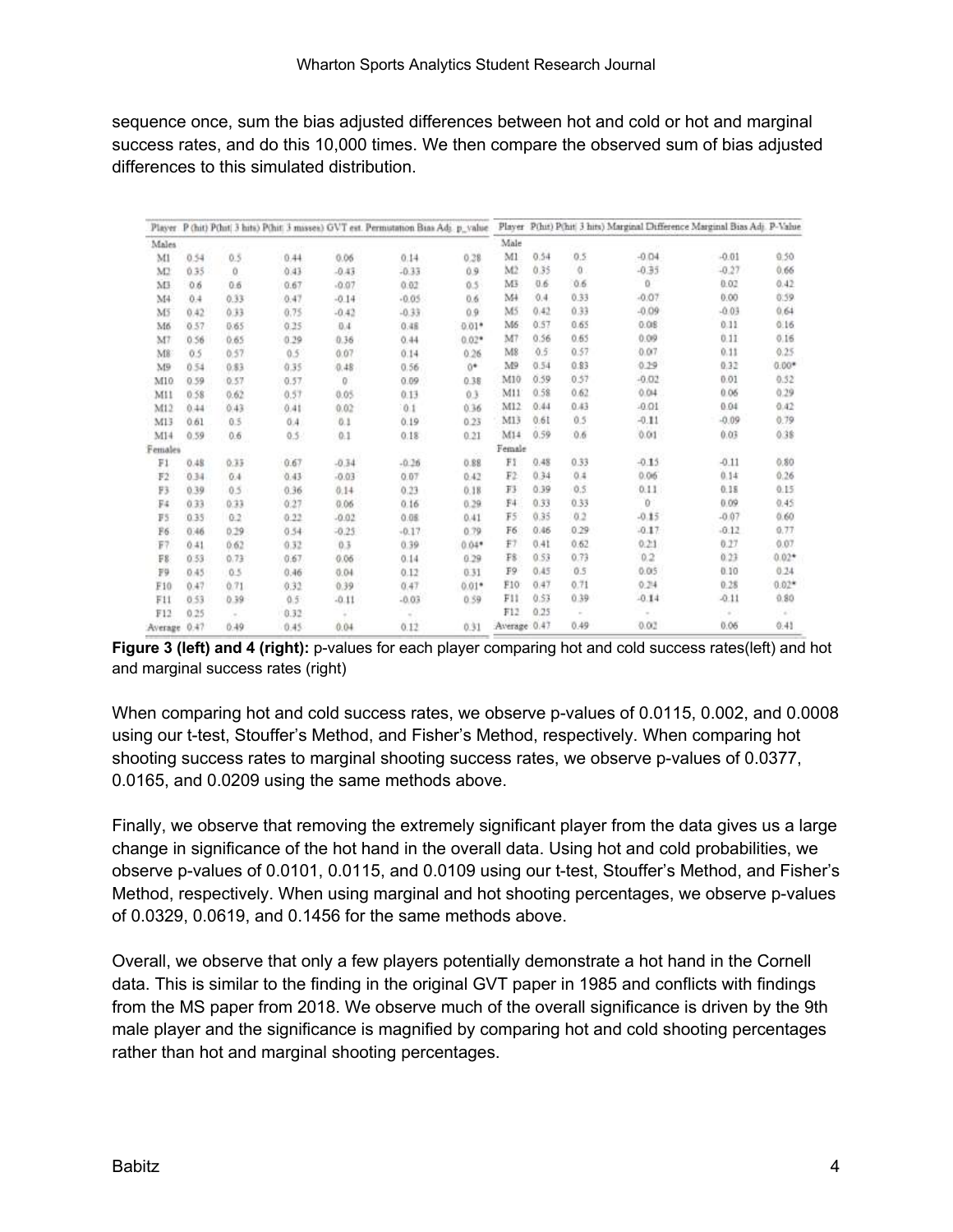#### **Study 2: Bias Adjustment Value Formula**

We use a similar simulation approach to demonstrate the strength of a formula that does a relatively good job of approximating the bias adjustment value that is necessary for understanding if a player is hot.

We claim the following formula,

(1) 
$$
p \approx \left(1 + \mathbb{E}\left[\frac{1}{K} \mid K > 0\right]\right) * \text{Cond} - \hat{p}(L),
$$

where  $\mathop{\rm E}\left[\frac{1}{K}\mid K>0\right]$  is the expected value of 1 over the number of hot streaks of length L observed given that a hot streak occurs in the sequence,

Cond  $-\hat{p}(L)$  is the probability of a successful shot being observedafter a streak of length L given a hot streak occurs in the sequence, and

p is the underlying probability of a success for the sequence.

To test the success of this formula, we generate permuted sequences of lengths 50, 100, and 200 with probabilities ranging from 0.3 to 0.7 in increments of 0.05. We generate 10,000 permuted sequences for each length and probability combination and calculate the values in the formula above. We observe the results in figures 5, 6, and 7 below.

| pi |              |         |        |        |        |        | $E(K)$ $E(K   K > 0) E(1 / K) E(1 / K   k > 0) P-Hat(L) Cond-P-hat(L) (1 + E[1/K   K > 0])$ <sup>*</sup> Cond-P-Hat(L) |  |  |  |
|----|--------------|---------|--------|--------|--------|--------|------------------------------------------------------------------------------------------------------------------------|--|--|--|
|    | $0.3$ 1.165  | 1.7511  | 0.4775 | 0.7177 | 0.1084 | 0.1629 | 0.2799                                                                                                                 |  |  |  |
|    | 0.36 2.0746  | 2.4042  | 0.4838 | 0.5607 | 0.1971 | 0.2284 | 0.3565                                                                                                                 |  |  |  |
|    | $0.4$ 2.916  | 3.0815  | 0.4179 | 0.4416 | 0.2666 | 0.2817 | 0.4061                                                                                                                 |  |  |  |
|    | 0.46 4.5662  | 4.5993  | 0.2801 | 0.2822 | 0.3631 | 0.3657 | 0.4689                                                                                                                 |  |  |  |
|    | 0.5 5.8959   | 5.9036  | 0.2053 | 0.2056 | 0.422  | 0.4226 | 0.5095                                                                                                                 |  |  |  |
|    | 0.56 9.2542  | 9.2542  | 0.1178 | 0.1178 | 0.5246 | 0.5246 | 0.5864                                                                                                                 |  |  |  |
|    | $0.6$ 10.418 | 10.418  | 0.1029 | 0.1029 | 0.5559 | 0.5559 | 0.6131                                                                                                                 |  |  |  |
|    | 0.66 13.9135 | 13.9135 | 0.0749 | 0.0749 | 0.6227 | 0.6227 | 0.6693                                                                                                                 |  |  |  |
|    | 0.7 16.7271  | 16.7271 | 0.0614 | 0.0614 | 0.6719 | 0.6719 | 0.7131                                                                                                                 |  |  |  |
|    |              |         |        |        |        |        |                                                                                                                        |  |  |  |

Permutatation Rias Calculations for  $n = 50$ 

**Figure 5**: Bias Adjustment formula calculations for sequences of length 50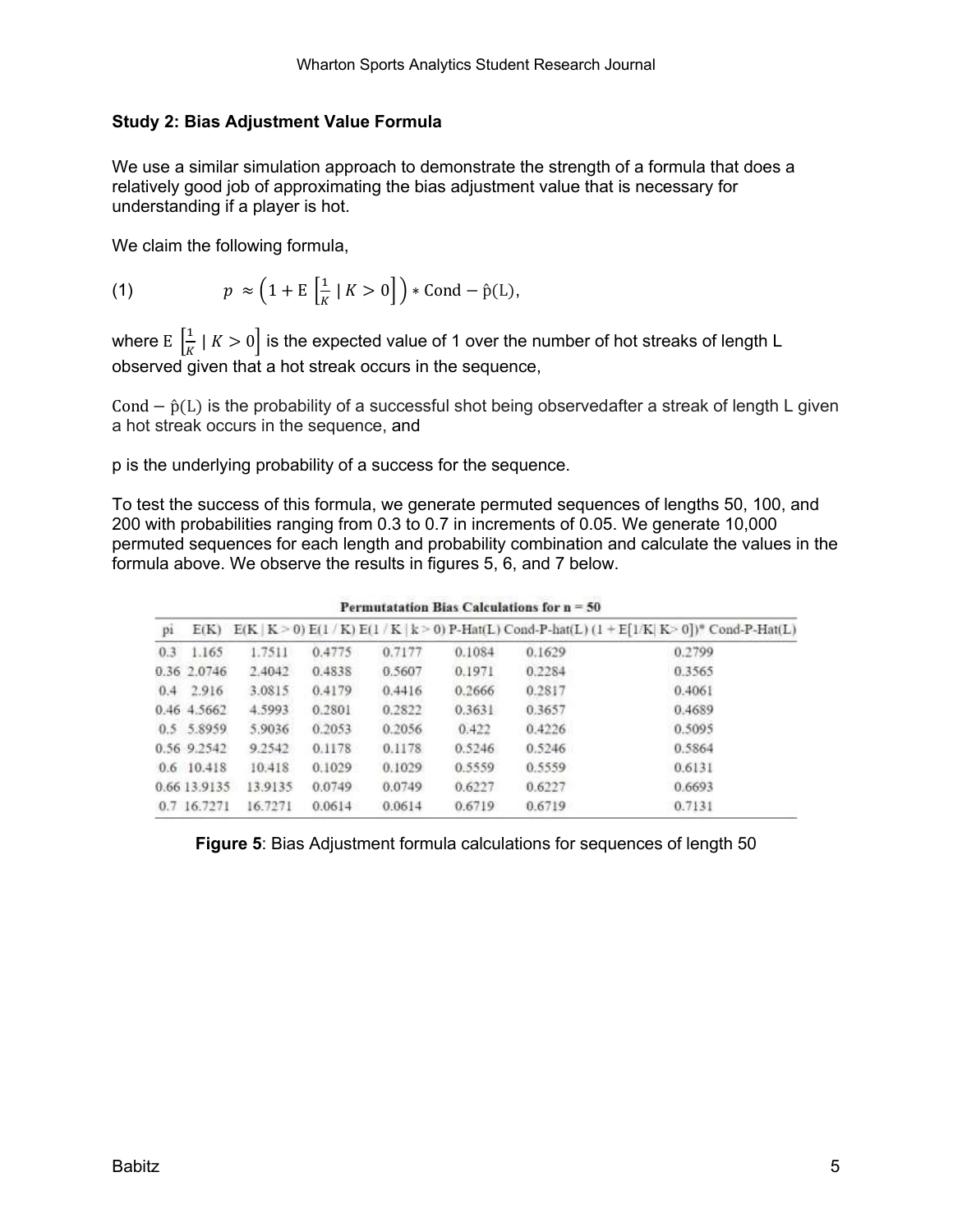| p1 |              |         |        |        |        |        | $E(K)$ $E(K   K > 0) E(1/K) E(1/K   k > 0) P-Hat(L) Cond-P-hat(L) (1 + E[1/K   K > 0])* Cond-P-Hat(L)$ |
|----|--------------|---------|--------|--------|--------|--------|--------------------------------------------------------------------------------------------------------|
|    | 0.3 2.5294   | 2.7943  | 0.4471 | 0.494  | 0.1826 | 0.2017 | 0.3014                                                                                                 |
|    | 0.35 4.0395  | 4.1304  | 0.3215 | 0.3287 | 0.261  | 0.2669 | 0.3546                                                                                                 |
|    | 0.4 6.1775   | 6.1899  | 0.1998 | 0.2002 | 0.3399 | 0.3406 | 0.4088                                                                                                 |
|    | 0.45 8.8032  | 8.8032  | 0.1291 | 0.1291 | 0.4034 | 0.4034 | 0.4555                                                                                                 |
|    | 0.5 12.1302  | 12.1302 | 0.089  | 0.089  | 0.4634 | 0.4634 | 0.5047                                                                                                 |
|    | 0.55 17.1549 | 17.1549 | 0.0608 | 0.0608 | 0.5311 | 0.5311 | 0.5634                                                                                                 |
|    | 0.622.2151   | 22.2151 | 0.0462 | 0.0462 | 0.5884 | 0.5884 | 0.6156                                                                                                 |
|    | 0.65 26.9376 | 26.9376 | 0.0378 | 0.0378 | 0.6312 | 0.6312 | 0.655                                                                                                  |
|    | 0.7 33.8451  | 33.8451 | 0.0299 | 0.0299 | 0.6863 | 0.6863 | 0.7068                                                                                                 |

Permutatation Bias Calculations for  $n = 100$ 

**Figure 6**: Bias Adjustment formula calculations for sequences of length 100

| pi | $E(K)$ $E(K K>0) E(1/K) E(1/K K>0) P-Hat(L) Cond-P-hat(L) (1 + E[1/K K>0])$ <sup>o</sup> Cond-P-Hat(L) |         |        |        |        |        |        |  |  |  |
|----|--------------------------------------------------------------------------------------------------------|---------|--------|--------|--------|--------|--------|--|--|--|
|    | 0.3 5.1953                                                                                             | 5.2383  | 0.2512 | 0.2532 | 0.2405 | 0.2425 | 0.3039 |  |  |  |
|    | 0.35 8.3652                                                                                            | 8.3669  | 0.1406 | 0.1406 | 0.312  | 0.312  | 0.3559 |  |  |  |
|    | 0.4 12.5351                                                                                            | 12.5351 | 0.0871 | 0.0871 | 0.3722 | 0.3722 | 0.4047 |  |  |  |
|    | 0.45 17.8572                                                                                           | 17.8572 | 0.0591 | 0.0591 | 0.4256 | 0.4256 | 0.4507 |  |  |  |
|    | 0.5 24.6047                                                                                            | 24.6047 | 0.042  | 0.042  | 0.482  | 0.482  | 0.5022 |  |  |  |
|    | 0.55 33.7724                                                                                           | 33.7724 | 0.0302 | 0.0302 | 0.541  | 0.541  | 0.5573 |  |  |  |
|    | 0.6 43.8265                                                                                            | 43.8265 | 0.0231 | 0.0231 | 0.5945 | 0.5945 | 0.6083 |  |  |  |
|    | 0.65 54.4549                                                                                           | 54.4549 | 0.0185 | 0.0185 | 0.6409 | 0.6409 | 0.6528 |  |  |  |
|    | 0.7 68.2117                                                                                            | 68.2117 | 0.0147 | 0.0147 | 0.6931 | 0.6931 | 0.7033 |  |  |  |

Permutatation Bias Calculations for  $n = 200$ 

**Figure 7**: Bias Adjustment formula calculations for sequences of length 200

In comparing the right-most column to the left-most column, we observe that the hypothesized formula does very well in approximating the underlying probability of the sequences for longer sequences and does relatively well with shorter sequences.

The success of this formula suggests that if we are confident about a player's true shotting percentage and have a good approximation for one over the expected value of the number of

shots taken on a hot streak, we can accurately estimate the player's expected probability of success on a hot streak and the bias adjustment value.

### **Study 3: Applying Hot Hand Analysis to PGA Putting Data**

We conclude this analysis with an application to professional sports data. It is interesting to apply the framework used to analyze the Cornell basketball shooting dataset to a professional sports context. For this analysis, we use putting data from all PGA tournaments in 2019 tracked on PGA's ShotLink tracker. We rely on the Strokes Gained statistic, a measure of how good a shot is compared to what the average golfer's expected outcome would be. Strokes gained is calculated by comparing the number of strokes expected to get the ball in the hole from an old position to the position after the ball is hit and then by subtracting 1 from that difference. These